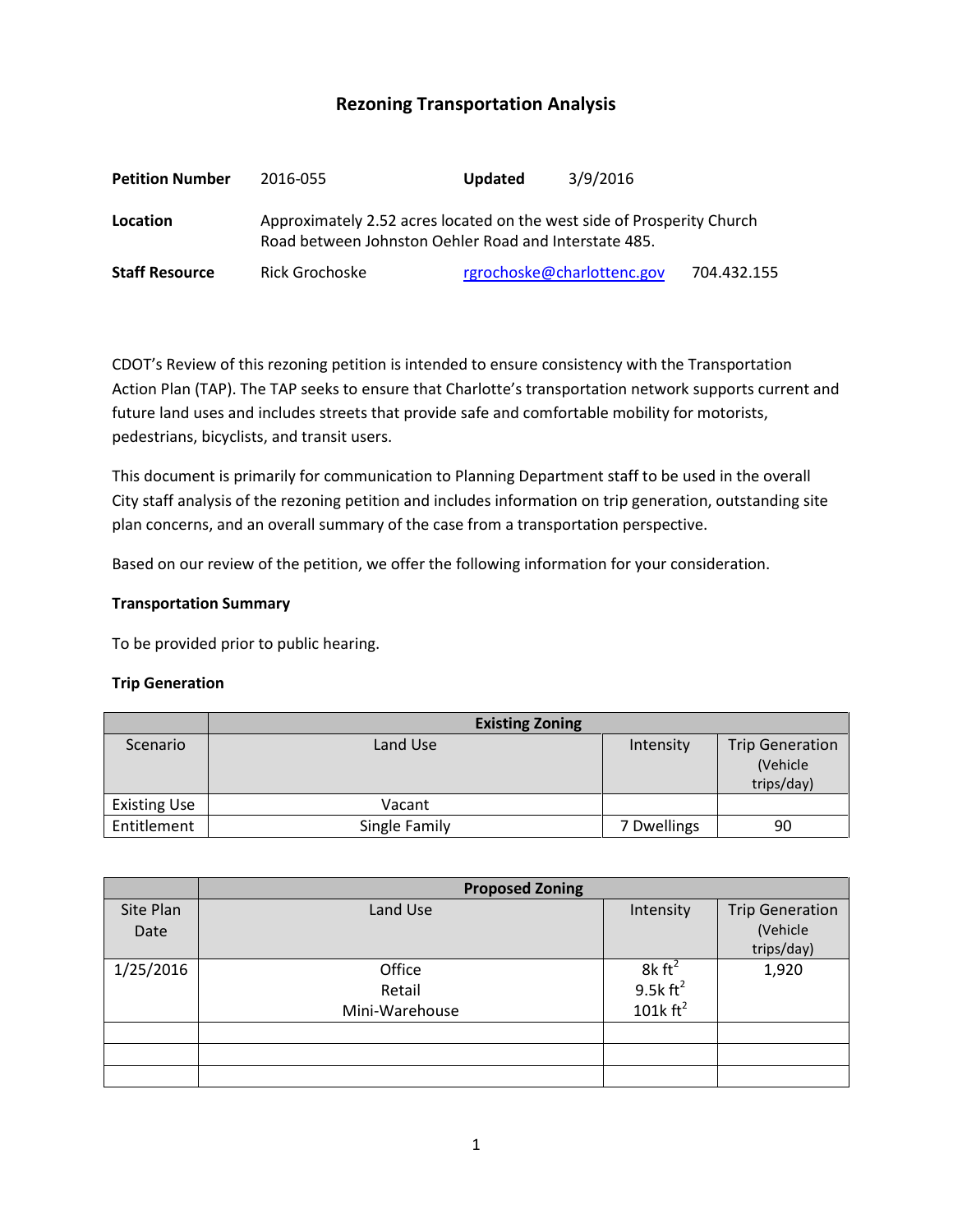# **Curbline**

The proposed zoning district has a setback measured from an existing or proposed future curbline. The locations of future curblines are described below:

- 1. Prosperity Crossing Dr. needs to be constructed to a local collector street typical section requiring minimum 51' of right-of-way; this street section allows recessed on-street parallel parking. The petitioner needs to dedicate in fee simple 21' of additional right-of-way as measured from the site's exiting southern property line. The future back of curb along the site's Prosperity Crossing Drive's frontage needs to be located 35' from the existing back of curb on the south side of the street. Prosperity Crossing Drive's streetscape needs to include an 8' planting strip and 6' sidewalk along the site's frontage. The sidewalk can be placed in a permanent SUE or additional right-of-way.
- 2. Docia Crossing Rd. needs to be constructed to a local collector street typical section requiring a minimum 51' of right-of-way; this street section allows recessed on-street parallel parking. The future back of curb along the site's Docia Crossing Rd. needs to be located approximately 17.5' from the existing double yellow centerline. Prosperity Crossing Drive's streetscape needs to include an 8' planting strip and 6' sidewalk along the site's frontage. The sidewalk can be placed in a permanent SUE or additional right-of-way.

# **Resolved Issues**

### **Outstanding Issues**

- 1. The petitioner may need to revise the driveway connection to Robert Helms Rd. to eliminate one (1) additional on-street parking space west of the proposed driveway to provide adequate intersection sight distance requirements. The driveway connections and on-street parking reconfiguration will be determined during the construction permitting process.
- 2. The petitioner needs to revise the site plan to remove bike lanes on both Property Crossing Dr. and Docia Crossing Rd.
- 3. The petitioner needs to revise the site plan to provide an 8' planning strip and 6' sidewalk along the west side of the north/south private drive adjacent to the proposed SWM area.
- 4. The petitioner needs to revise and depict on the site plan 7' wide sidewalks where heading -in parking is proposed to provide adequate space for pedestrians (due to vehicle overhang).

# **Advisory Information**

The following are requirements of the developer that must be satisfied prior to driveway permit approval. We recommend that the petitioner reflect these on the rezoning plan as-appropriate.

1. The setback for this district is measured from the back of the existing or future curbline as determined by CDOT and Planning during the permitting process.